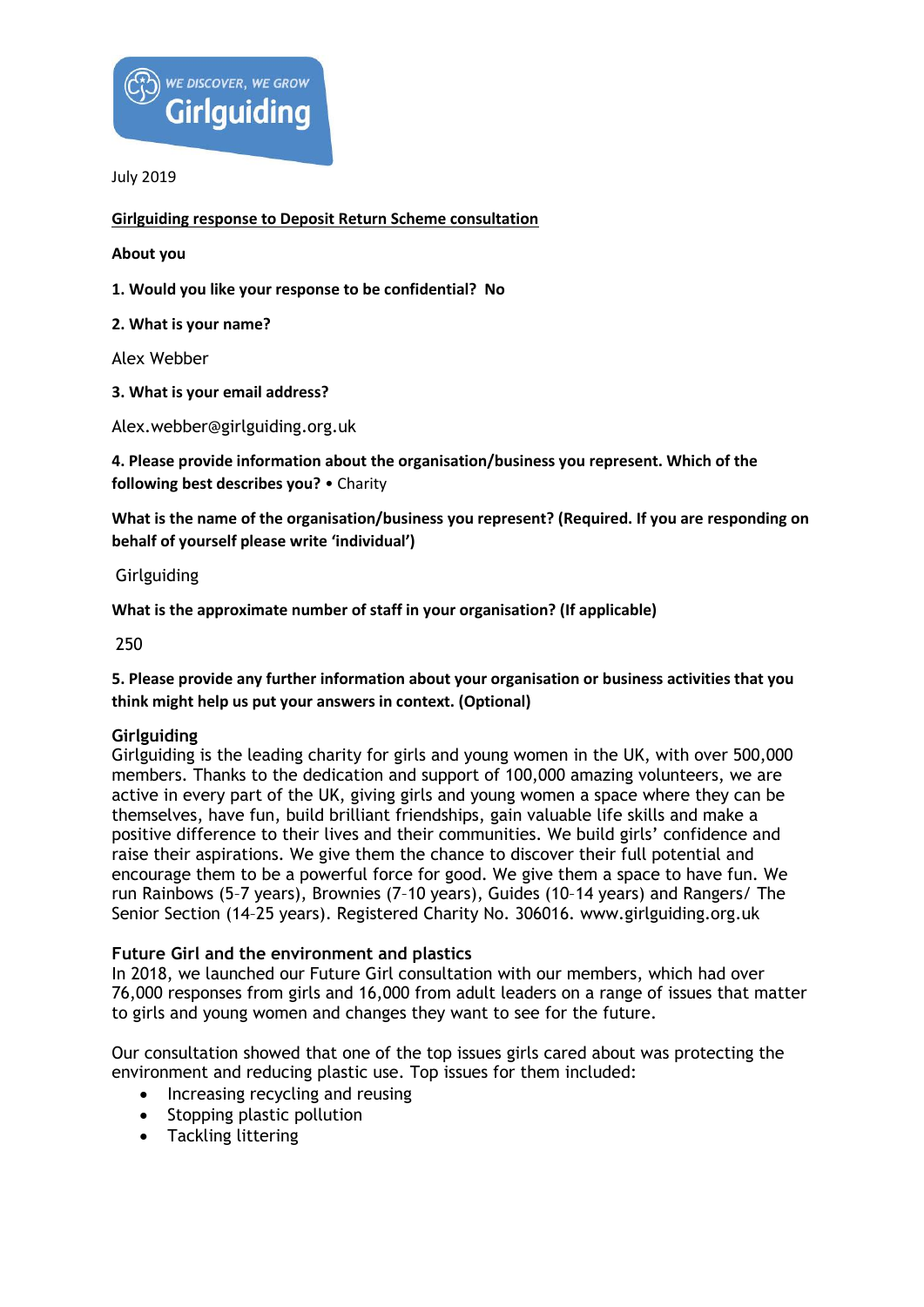

For example, 8,707 Rainbows (aged 5-7) and 16,645 Brownies (aged 7-10) chose 'people caring about the environment and recycling' as a top issue that's important to them. This also came up as an important issue for our Guides (aged 10-14) and Rangers / Senior Section members (aged 14-25).

And 34,376 Brownies said they want to live in a world where people care about the environment and recycling.

*"If you recycle it, it doesn't go in the sea and hurt animals."* (Brownie) *"Plastic waste is choking our planet and we should stop it."* (Brownie) *"I learnt that by 2060 there will be more rubbish than fish in the sea."* (Brownie)

Girls have been learning about protecting the environment and the dangers of plastic waste through activities in their units.

*"Our girls took this very seriously – we had skipping ropes tied around a dolphin (Brownie) to demonstrate how plastic can be lethal in the oceans."* (Brownie leader)

#### **Involving young people**

Our response also includes quotes from our Advocate youth panel. Our Advocates are a group of 18 Girlguiding members aged 14 to 25 who lead the direction of Girlguiding's advocacy and research.

*"The Government should listen to young women's views on protecting the environment as it is our future which is in danger. We are growing up in a world which should hold many opportunities for us but instead these are being taken away from us. Young people care deeply about the environment and actively speak out about this as we want our future and those of future generations protected."* (Isla, Advocate, 19)

*"The longer we ignore girls and young women the more we tell them their voices don't matter; these are the young women of tomorrow, the young women who will shape the future and change the world but they can only do it if there's a world to change." (Abi, Advocate, 18)*

*"We have been told the fate of the environment rests on our generation, and yet the focus always seems to be on the future. Young people want action now. Plastic pollution and environmental disasters are happening now, and young people want to see change being made." (Emily, Advocate,16)*

*"Young people… are the future generation who are most likely to be affected by problems facing the environment. As we have grown up with the ideas of recycling and reducing plastic young little things that can be done to help the environment are a normal part of everyday life for many young people."* (Kate, Advocate, 19)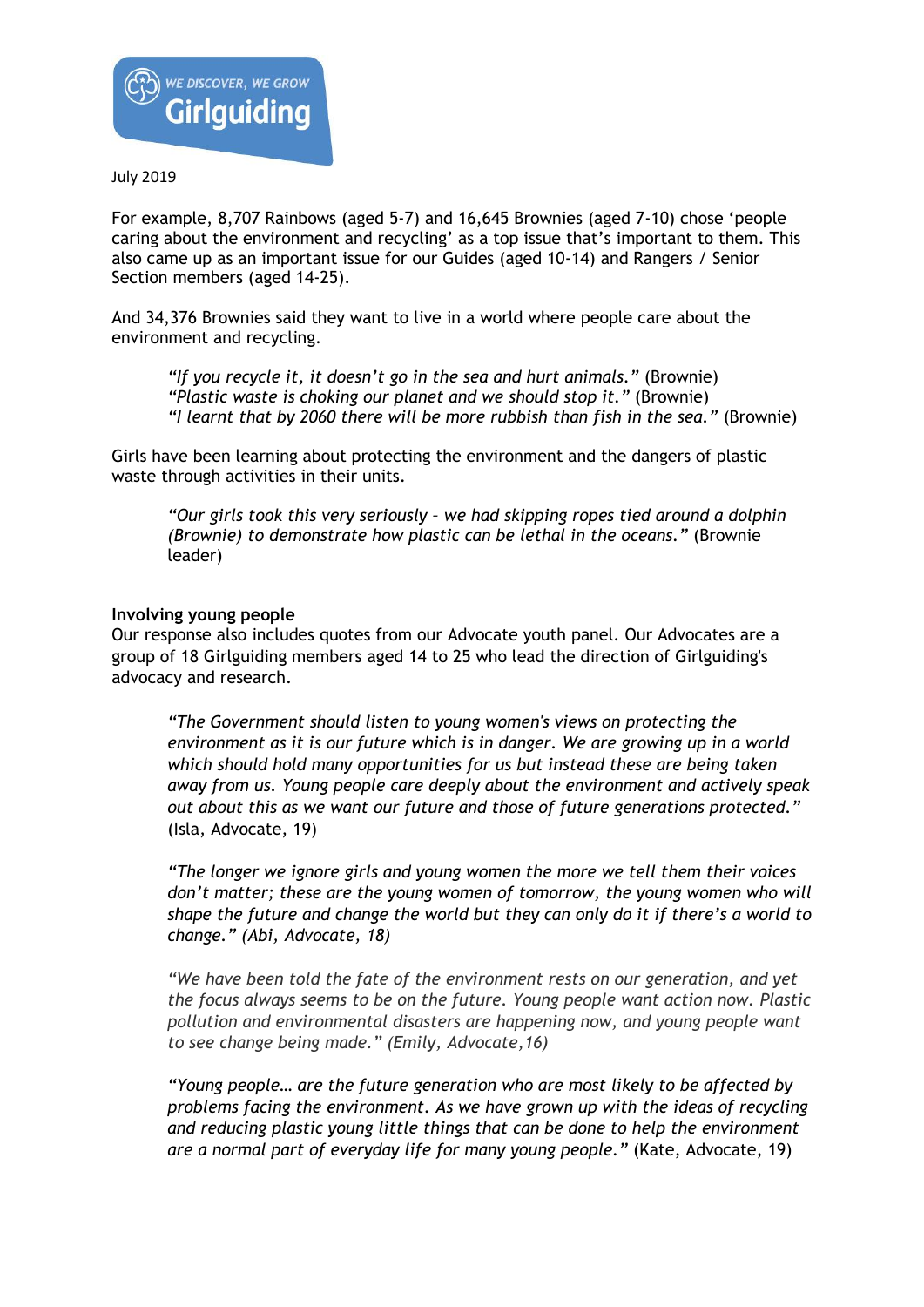

**6. Does your organisation have any recent experience of a DRS or related policy schemes? If so, can you please briefly explain your experiences?** 

**7. Are you content for the UK government, or in Wales, the Welsh Government, or in Northern Ireland, DAERA to contact you again in relation to this consultation?** 

Yes

### **33. Which of the following should be obligated to host a return point?**

- a. Retailers who sell drinks containers in scope
- b. Transport hubs
- c. Leisure centres
- d. Event venues
- f. Other (please specify)

## **Please briefly state the reasons for your response. Where available, please share evidence to support your view**

We agree that all of these would be good places to host return points – but there are other places that need to be considered to ensure that young people can utilise this scheme and not be excluded from it – such as shops on the way to schools, schools and other education settings, shopping centres, parks and other places young people are likely to be. These should be considered to make the scheme as easy to use as possible and with the best chance of success in terms of take up among young people. Such places should receive support from the scheme so they are not out of pocket from the set up and maintenance costs of hosting a deposit return box. Deposit return points should be accessible to young people and people with barriers to access – e.g. disability and financial exclusion – and the places they are located should reflect their needs and experiences.

To make sure return points are located where young people would use them, consultation with young people needs to happen – as, so far, their voices have not been heard in the development of this policy.

There has not been enough time allowed for us to meaningfully engage with our wider membership (beyond the youth panel members who have provided some of their views) on this issue but we will be doing this and we welcome the opportunity to share this information with you. We would also like to see the Government run a full consultation with young people on this policy.

As you can see, plastic reduction is extremely important to our members and they should have their chance to shape the policies that affect them: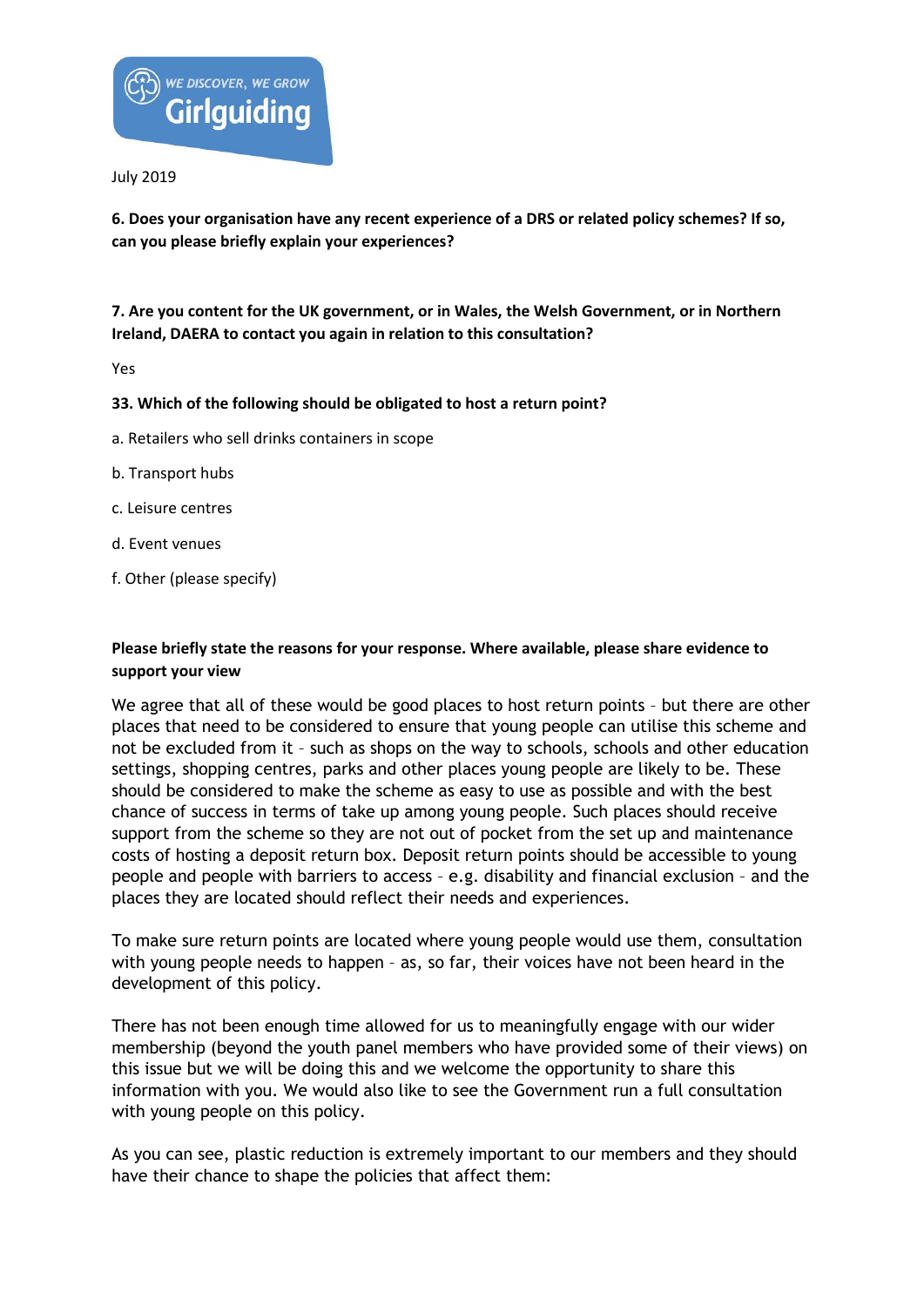

*"Reducing plastic is important to me because there are many products that I don't believe need to be in plastic packaging – for example many fruit and vegetables – and by not selling them in plastic will also make the food products last longer as many sweat in plastic so as well as reducing plastic it will also reduce food waste." (Kate, Advocate, 19)*

*"Reducing plastic is so important as it causes so much damage to beautiful places. I have seen this locally such as in the parks in our town but also on a much bigger scale. There were beaches and towns when I was travelling abroad ruined by plastic washing up on their shores, plastic that wasn't always from there but had ended up there. It's also devastating to see animals suffering from our mess such as birds and sea creatures eating and being caught in plastic. We are not only ruining our home but the homes of other creatures too."* (Isla, Advocate, 19)

**34. What might the impacts be on those hosting: (a) Reverse vending machines? Where available, please share evidence to support your view. (b) Manual return points? Where available, please share evidence to support your view.** 

As discussed in our response to the previous question, to make sure deposit return boxes are located in the wide range of places that would make the scheme more accessible to young people, it's important that different potential hosting locations (such as schools and colleges) get funding and support from the scheme so they are not negatively affected by taking part and the opportunity to address young people's concerns isn't missed.

**36. Is there a de minimis level under which businesses who sell drinks in scope should be exempt?**  I don't have enough information

## **Please briefly state the reasons for your response. Where available, please share evidence to support your view**

We don't have a specific answer to this question but wanted to highlight it as an example of where the wording of this consultation (through the use of Latin phrases like 'de minimis' without definition) is inaccessible and is a barrier which could stop young people – and many others – from giving their views. To include young people and a range of people across society and engage them in the scheme, it's important that communications about it are clear and accessible.

**40. For consumers who would have difficulty returning empty drinks containers, what provisions could be put in place so that these consumers are able to return drinks containers and receive their deposit refund?**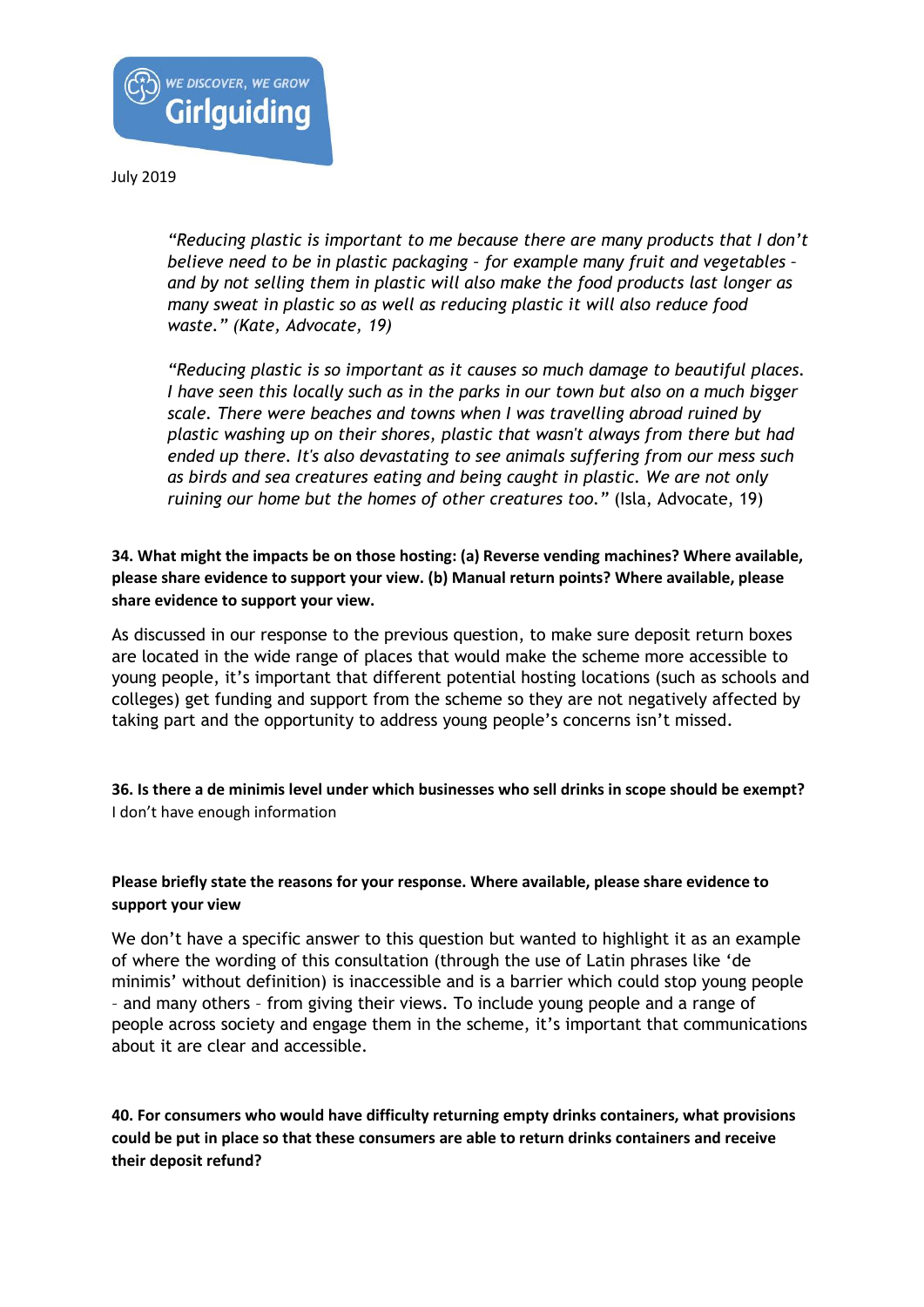

A deposit return scheme should be inclusive of everyone, including those with disabilities, and should be accessible and easy to use so that it meets people's needs.

As discussed in our response to question 33, deposit return boxes should be in place at a range of locations where young people are likely to be. Members of our youth panels told us that these should be easy to find and should be in places where they can use them independently (without help from their parents or other adults). As a major aim of the scheme is to change behaviours, we think engaging young people is particularly important, so they use the scheme – and other recycling methods like it – throughout their lives. As discussed, to meaningfully include and engage people in the scheme, specific action should be taken to involve young people through its development and implementation and all communications (from this consultation to advertising to instructions on how to return items) should be clear and accessible. We recommend working with ourselves and other youth organisations to support with engagement and testing communications with young people to ensure this happens.

Members of our youth panel told us about their personal experiences and why they feel recycling might be difficult for some young people:

*"My girls' school cannot recycle our plastic, as the cost is too huge through the council and otherwise. Many pupils take their plastic with them to recycle at home, but for some, this is not possible. No-one likes the situation, but there seems to be no alternative."* (Emily, Advocate, 16)

*"I have noticed it is hard to recycle when out and about some places. For example, you have to take plastic bottles home with you or just put them in general rubbish. Although I live in Leeds which has had a major push recently on providing recycling bins in the city centre which is amazing.*

*My sister has told me her university accommodation has recycling bins within the complex but individual flats and buildings do not, so therefore it isn't as easy to recycle. I have heard of people who also don't have any recycling in their privately rented accommodation. For young people who cannot drive yet or are not able to access a car, taking recycling to a recycling point such as at supermarkets can be a struggle and costs money on public transport."* (Isla, Advocate, 19)

*"Most young people attend school, college or university and this is where it is likely to be the most difficult for them to recycle because many of these places don't have any recycling bins or only a limited number. Whilst young people might want to recycle what they use in these places, it is difficult to do when the necessary facilities are not provided, and it is the decision of individual institutions as to what they provide."* (Kate, Advocate, 19)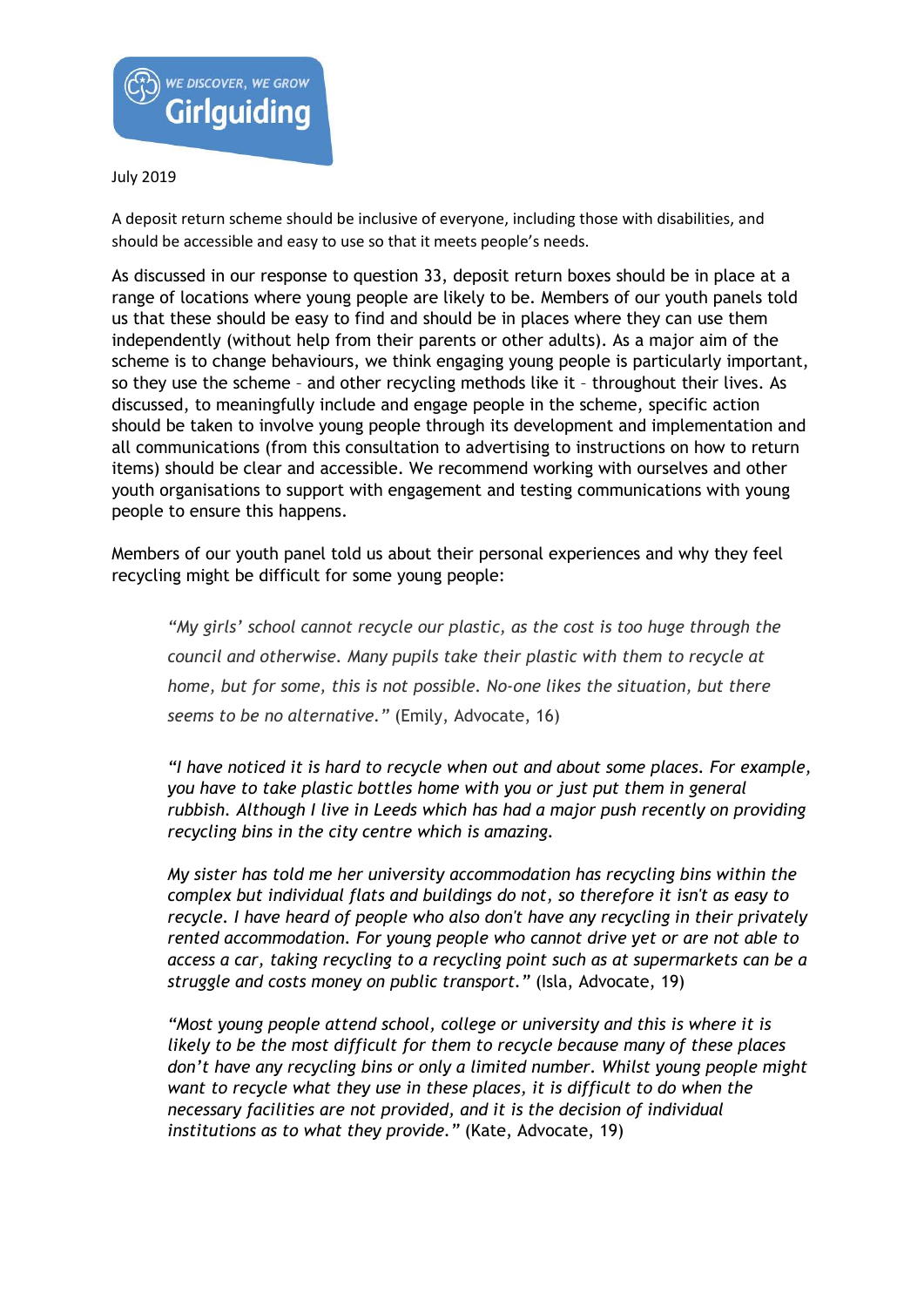

**41. What provisions could be put in place for rural areas where there may be few small retail outlets spread over a wider area, in order to ensure that there are adequate return and collection facilities?** 

Our youth panel members identified the different kinds of places that deposit return points could be located to make sure different kinds of areas have their needs met – e.g. urban and rural. Suggestions included outdoor spaces, such as parks and beaches (where a lack of bins – as opposed to a lack of knowledge or will to recycle – can lead to littering).

**46. Should there be an opportunity for retailers that don't stock drinks / those who may not be obligated to provide a return point to 'opt-in'? Yes No Neither I don't know / I don't have enough information** 

**Please briefly state the reasons for your response. Where possible, please provide supporting information.** 

Yes – and young people should be asked to identify which retailers they want to be part of this scheme.

As discussed, we believe it's important that deposit return points are available where young people are likely to be. As many of these – such as schools – may not sell items on a large scale or at all, opting in would be a positive way to involve them. They should be incentivised to take part and supported financially from the start, so they don't end up out of pocket by paying for any of the costs associated with hosting a box or point.

Members of our Advocate panel said how helpful it would be if there could be deposit return boxes next to vending machines, so that it's very easy and convenient to use them (as opposed to having to go and find one).

#### **52. How do you think deposits should be redeemed? Please tick all that apply.**

a. Voucher (for deposit value, printed by the reverse vending machine or by the retail assistant at manual drop-off points) b. Digitally (for example a digital transfer to a smartphone application) c. Cash d. Return to debit card e. Option to donate deposit to charity f. Other (please state) Please briefly state the reasons for your response. Where available, please share evidence to support your view.

We agree with all these options being used and think it's important that a wide range of ways to redeem deposits are used to meet people's different needs. For example, many – but not all – young people may prefer to use online methods and it's important to incentivise people to take part in the scheme as much as possible.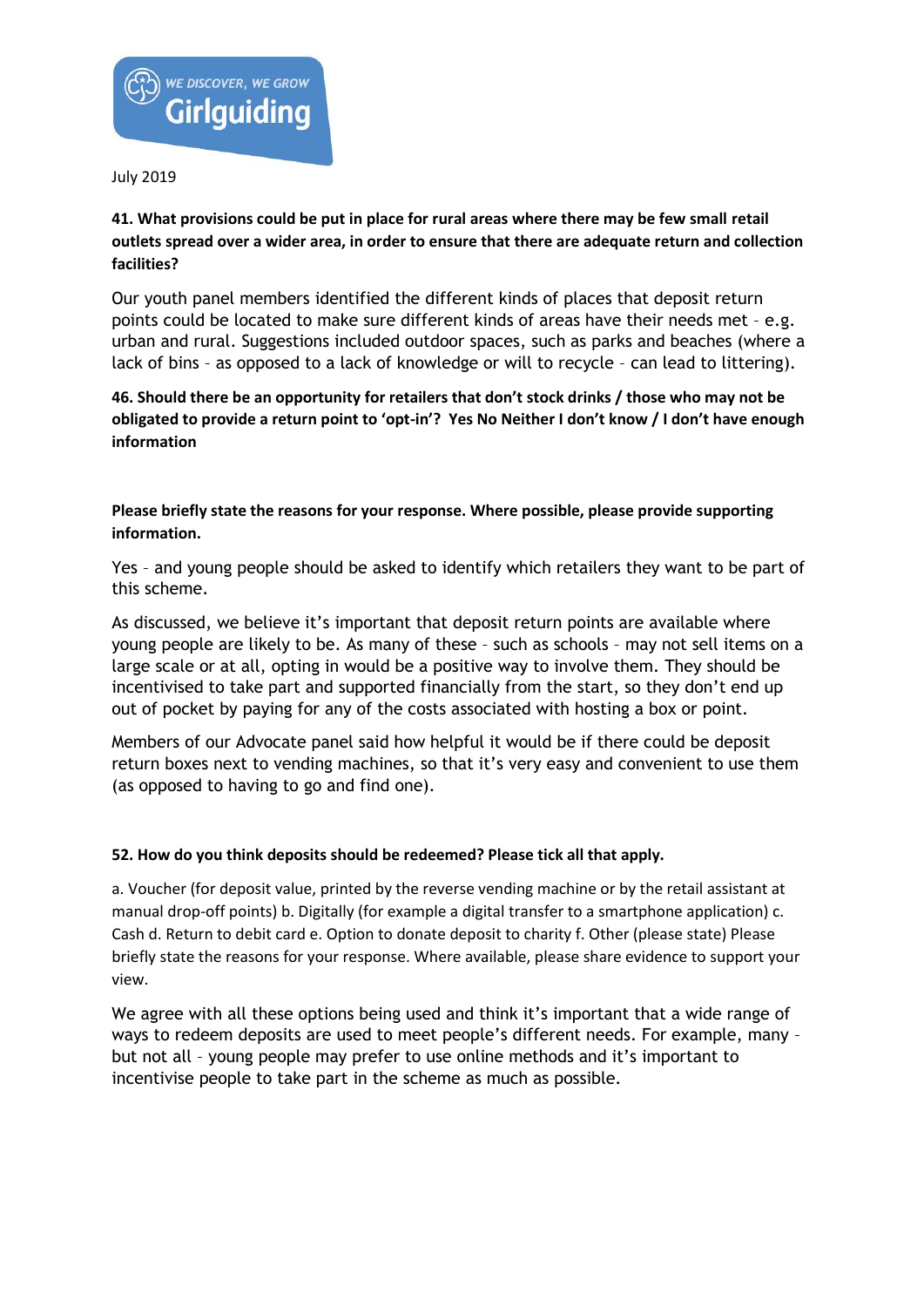

**70. Based on the information above, and where relevant with reference to the associated costs and benefits outlined in our impact assessment (summarised below), which is your preferred DRS option?** I don't know / I don't have enough information

# **Please state the reasons for your response. Where available, please share evidence to support your view**

Although we don't have enough information to fully answer this question, members of our Advocate panel suggested that the 'On the go' option could work best in terms of small bottles being easy and convenient to recycle. However, we would need to ask our wider membership, and we would like to see a wider group of young people consulted, before coming to a definite position on this.

## **89. Is there anything else we should be considering related to drinks container recycling and litter reduction which has not been covered by other questions?**

Our main concern is that the scheme is accessible to children and young people and that they are included from the start. We'd be happy to work with the department to help make this happen. We're currently involved, through our membership in the British Youth Council, in supporting DCMS with the development of its youth panel so have experience of this and would want to see a similar model of including young people rolled out across Government departments.

We also noticed the point that a Deposit Return Scheme could initially have a negative impact on Local Authorities (due to 'good recycling' being recycled through the scheme rather than making money for the LA). We think it's important that the scheme considers ways to support and work with local recycling as this will have a positive impact on young people and communities.

Our youth panel members gave some further views about deposit return schemes. This included both positive feedback and their concerns about things that might stop them working effectively. Young people's concerns and suggestions should also be considered and addressed as part of this process.

*"I think a deposit return scheme will change the way plastic is viewed for the better. By giving people an incentive to recycle, it will encourage people to go out of their way to safely dispose of their plastic. The fun of returning bottles will ensure young children consider recycling in a positive light. Furthermore, the nation, especially young people, will be shown that change is happening, and that promises about the environment are being kept and acted on in real and hugely beneficial schemes."* (Emily, Advocate, 16)